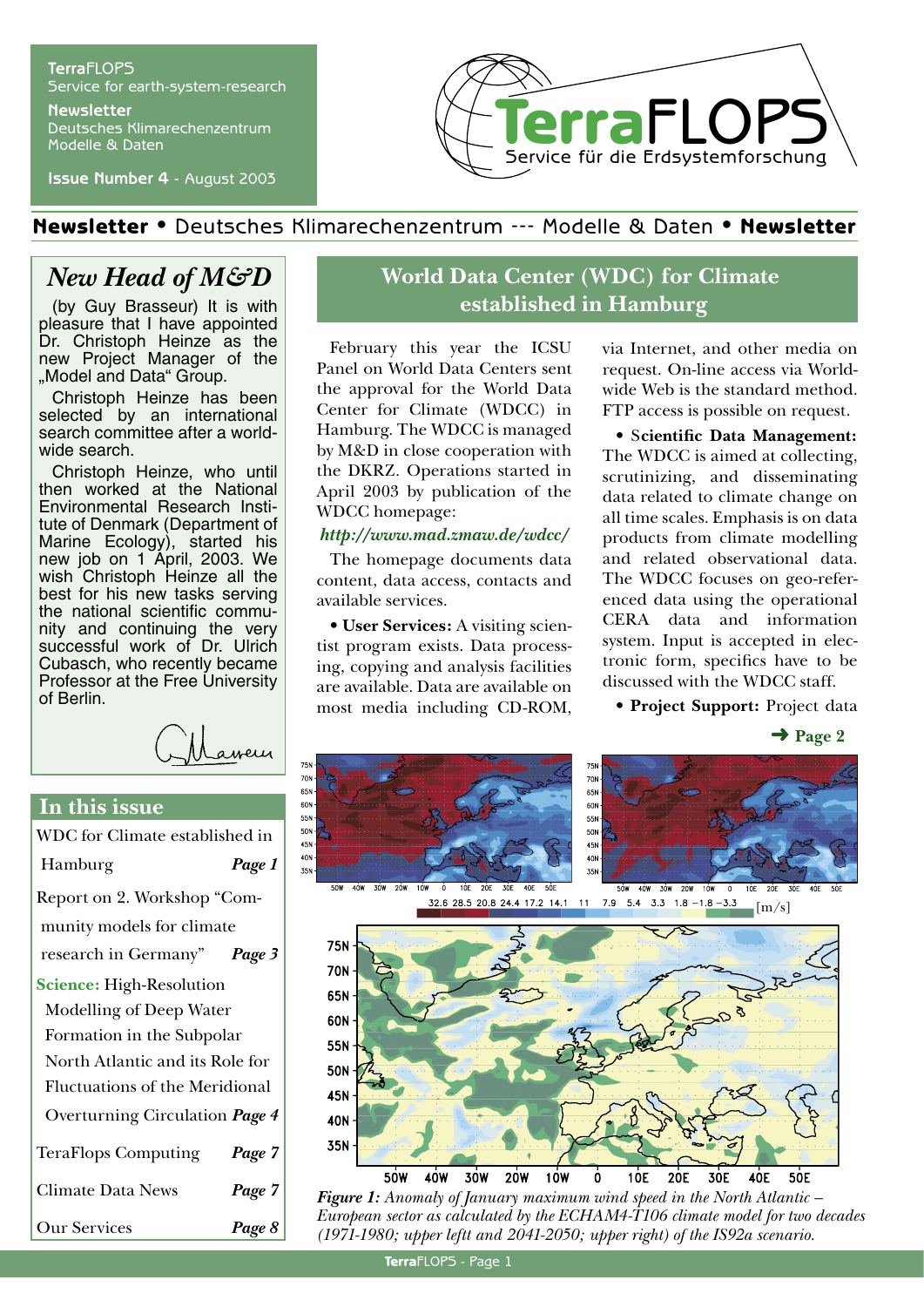management will be accomplished at cost price basis. Details depend on the individual project and have to be discussed with the WDCC staff.

The WDCC is part of the operational CERA (Climate and Environmental data Archiving and Retrieval) database system of M&D and DKRZ. Most data of CERA are available without restriction and are therefore part of the WDCC. Since there is no specific WDCC data portal available the standard CERA user interface (Fig 2)

#### *http://mad.dkrz.de/java/CeraStart.html*

is used for catalogue inspection and for climate data retrieval. The CERA data model as implemented by M&D contains two parts as realisation of the semantic climate data management (Fig.4). These two parts are the metadata or data catalogue and the application oriented storage of climate data. Metadata as well as climate data are stored in tables of a relational database system. The CERA metadata model (Fig.3) allows for data search according to discipline, keyword, variable, project, author, geographical region and time interval and additionally for climate data retrieval. The metadata model is complete with respect to specification of data processing without attaching the primary data. The climate data are archived within CERA for global climate model results as complete time series of global fields from individual variables. Most of these time series can be extracted from the WDCC and downloaded to the requesting client computer. The data download can be scaled from one table entry (one global field at a specific time step) up to one complete time series of the corresponding model experiment. The expected download size is indicated in the user interface.

Most of the total data volume of

CERA and WDCC is primary data. Less than 2% are metadata. Primary data in CERA are structured into (climate model) experiments and datasets:

- Current database size is 14.5773 Terabyte
- Number of experiments:293
- Number o datasets: 19775
- Number of BLOBs within CERA at 22-APR-03 1007264826

Currently the WDCC main focus is set to climate model related data sets. Four different areas can be distinguished.

• **DKRZ: Climate model results**  from global and regional climate models calculated at DKRZ in Hamburg are available from the WDCC. This includes present-day climate, paleo-climate simulations and IPCC-scenario runs for the future. The ECHAM-, OPYC-, LSG-, HOPE or REMO models generate most of these data.

• **International Data Centres:**  Presently M&D administers two international data centres as part of the WDCC. The IPCC Data Distribution Centre (DDC) is run by the Climatic Research Unit, University of East Anglia (CRU) in the UK, by the Model and Data Group at the Max-Planck-Institute for Meteorology in Hamburg, and the Centre for International Earth Science Information Network (CIESIN) in the USA. The DDC contains: the results from climate change experiments; observed climate and environmental data; socio-economic datasets; and accompanying scientific advice and technical guidance material. The DDC has been founded 1997 in preparation of the Third Assessment Report (TAR) and it will continue during the compilation of the Fourth Assessment Report. The IPCC-Data Distribution Centre (DDC) in Hamburg as part of the WDCC contains the climate model data basis for the IPCC assessment reports. The IPCC DDC contains model results (monthly means) from different climate modelling centres (CCCma, CCSR/NIES, CSIRO,

 $\rightarrow$  Page 6



*Figure 2: The CERA graphical user interface is realised as signed Java applet and can be accessed with standard WWW-browsers. The GUI allows for catalogue inspection and climate data retrieval from the CERA database system.*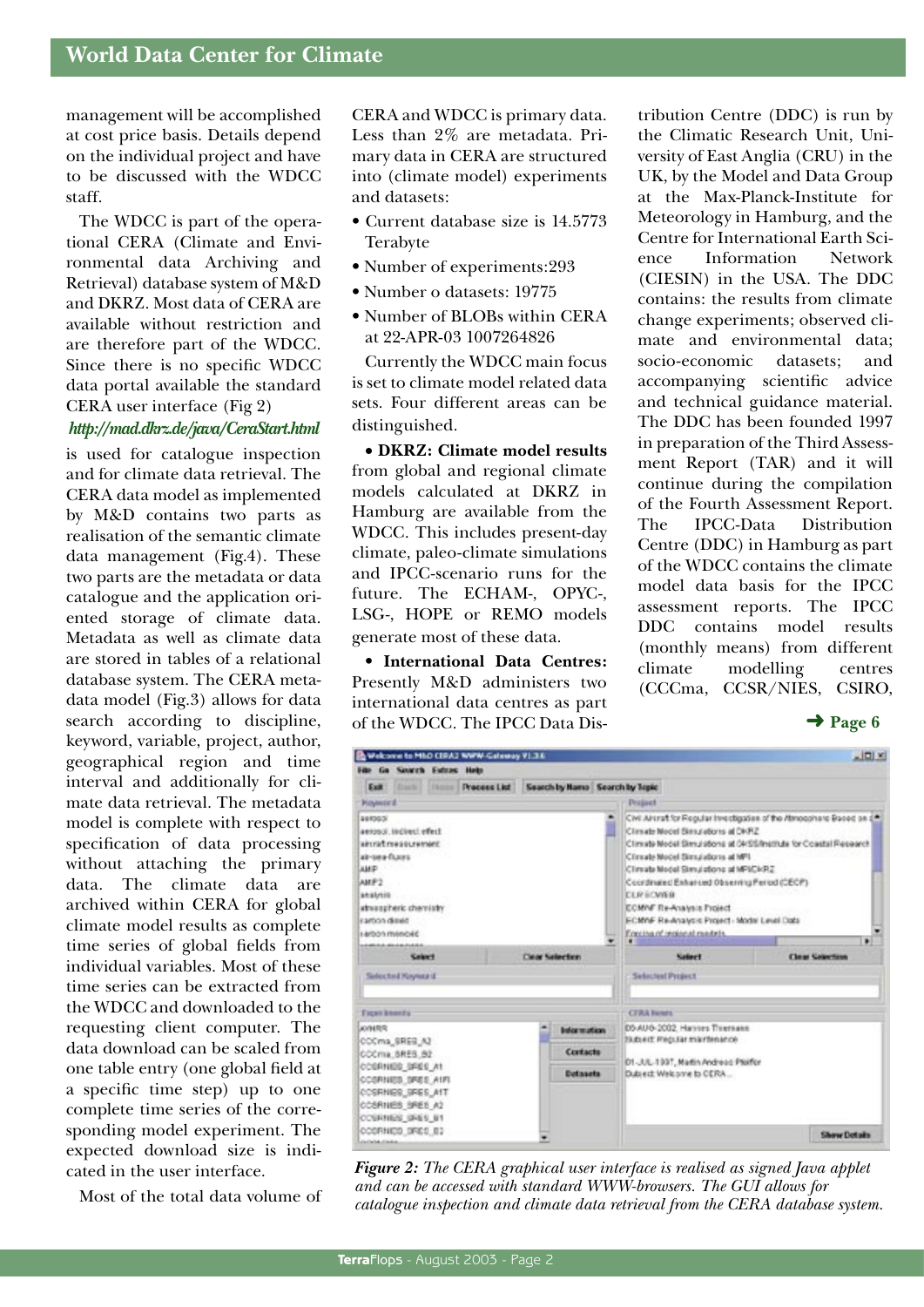# *Report on the 2. WLA Workshop "Community models for climate research in Germany", 20.-21.2.2003 in Hamburg*

The first WLA workshop on "Community models for climate research in Germany" was held at Bremerhaven in January 2001. In February 2003 a first follow-up workshop on this topic was carried out. In its first part, this symposium was dedicated to an overview on modelling activities in the German climate research community. Impressive results and developments in practically all relevant areas of earth system research were presented. The discussion of the models included atmosphere (physics, chemistry), ocean (physics, biogeochemistry, ecosystems), and the biogeochemistry of the land surface. The components ice sheet, seaice, ocean waves, and integrated assessment still need more consideration though they were discussed also during the meeting. Global as well as regional model versions were presented for each earth system sub-component. Next to general circulation models (grid point models, spectral models) also EMICS (earth system models of intermediate complexity) were presented. Model coupling was a further focus of the workshop. Extensive discussions on the development of standardised coupling interfaces within the PRISM project were carried out. Its final goal is the establishment of an infrastructure, which allows easy versatile crosswise coupling of different single component models with each other.

On the way to a well accepted common model platform for the

German climate research community still some obstacles have to be overcome. The "Model and Data Group" will firmly further support this process. Among others, the following questions have to be answered and the associate problems have to be tackeled:

(1) How many parallel model developments for each component model should be supported ? We returned to the approach of the "minimal multitude". According to this approach, at present, not yet one single model for an earth system component can be selected as the "best" or "best suited" component, but an appropriate prioritised choice of models among the available initiatives must be made.

(2) Can the goal of a single central community model system be realised, a system which would be supported with highest priority ? In order to re-establish the German climate research more clearly as a "global player" and to keep that status, the focussed support of one single community model system makes sense and may even be necessary. If the selection of respective model components from the existing pool cannot be made , ad hoc', the standardised coupling of different models provides the alternative to let such a selection be the result of an evolutionary process. A further option would be the merging of parallel model developments in order to combine the advantages of the model components in question in one unified component.

(3) How can the regional climate modelling in Germany make progress ? A quite vivid discussion arose on the choice for the support of the potential model candidates for regional climate research.

In view of the limited personnel available, a decision on the priorities for the replacement or addition of well functioning model systems by necessary new developments (non-hydrostatic models) has to be made. A consensus about this has to be found within the modeller community in order to produce a competitive model for future reserach on one hand, and to continue the ongoing daily work. Moreover, a future regional model ideally should be fully embedded within an existing global model framework, so that nestings and zoomings on arbitrary regional sub-sets will become easily possible.

These discussion items will be dealt with also on the forthcoming meeting of the scientific steering commitee in June. In any case, the existing working material is excellent and provides a solid basis for a comprehensive community model system, which will be competitive in Europe as well as worldwide for the solution of pressing scientific and infrastructural problems.

The "Model and Data Group" serves as a central node in order to bring this project to life. Progress will be made step by step in close coordination with the German climate research institutions.

[Christoph Heinze, M&D]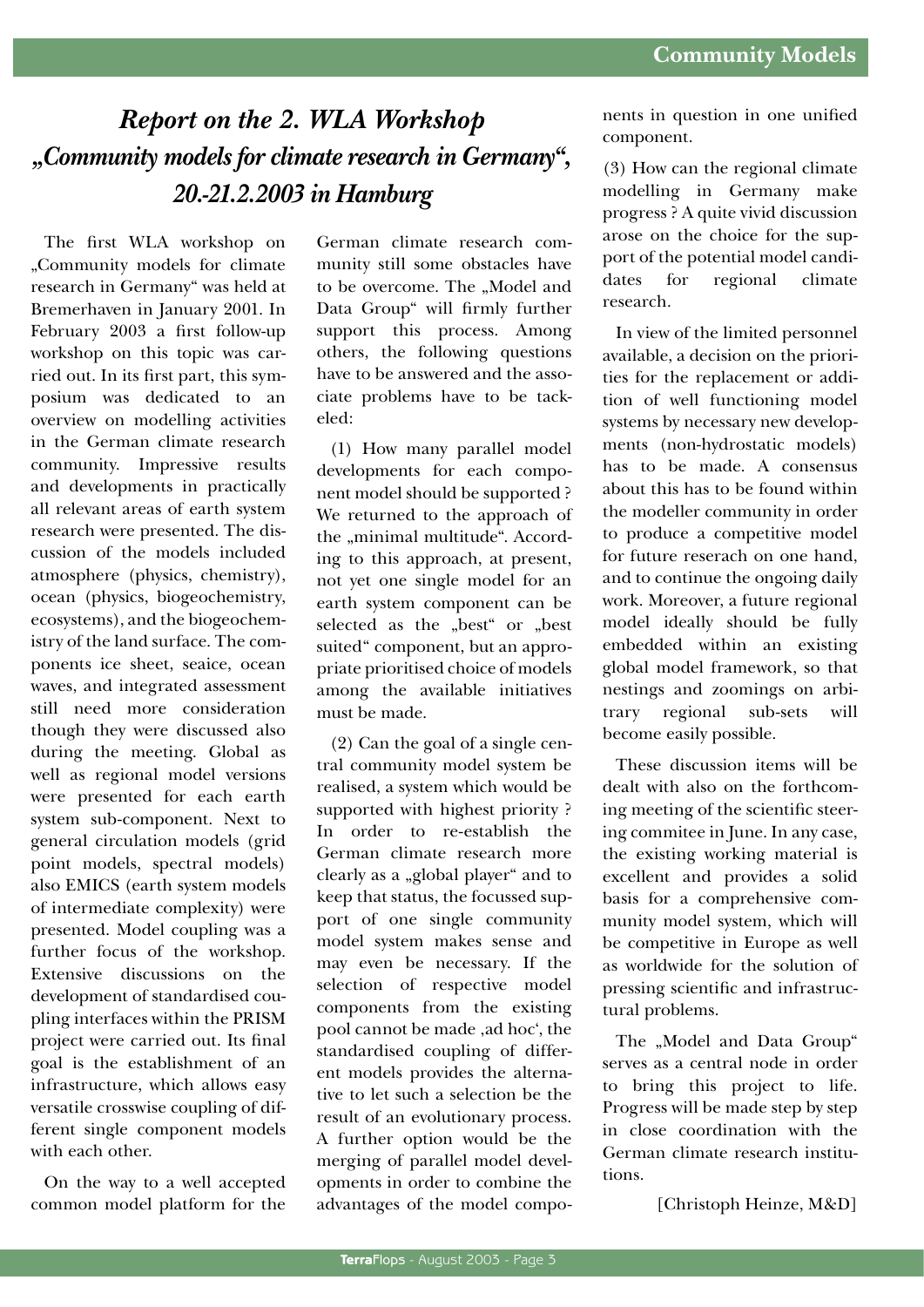# *High-Resolution Modelling of Deep Water Formation in the Subpolar North Atlantic and its Role for Fluctuations of the Meridional Overturning Circulation*

[J.-O. Beismann, L. Czeschel, Institut für Meereskunde Kiel] *http://www.ifm.uni-kiel.de/fb/fb1/tm/tm-e.htm* [René Redler, C&C Research Laboratories, NEC Europe Ltd., St. Augustin] *http://www.ccrl-nece.de/* [Klaus Ketelsen, Software Consultant, Berlin] *klaus.ketelsen@t-online.de*

The subpolar North Atlantic is a key region for the large-scale circulation of mass and heat in the Atlantic Ocean: Warm surface waters that have been advected northward by the Gulf Stream – North Atlantic Current system are subject to vigorous cooling during winter which leads to an increase in density and to deep convective mixing of surface waters, thereby transforming these water masses to North Atlantic Deep Water (NADW). The southward transport of NADW forms the lower limb of the meridional overturning circulation (MOC), a key component of the Earth's climate system.

In the framework of "Sonderforschungsbereich 460" [1] intensive studies (both observational and theoretical) have been conducted with the aim to identify and understand the processes that govern the physical aspects of the MOC. Special emphasis has been put on MOC fluctuations in response to low-frequency (interannual to decadal) atmospheric variability and to variations in the dense overflows from the Arctic Ocean, on the export pathways of NADW and its components to the subtropics, and on the quantification of the oceanic uptake of anthropogenic trace gases (such as  $CO<sub>2</sub>$  and CFC). An important part of these studies is the FLAME [2] ("Family of Linked Atlantic Model Experiments") model hierarchy: Based on the MOM [3] code, both basinwide and regional models of different horizontal resolution are being used to investigate the char-



*Figure 1: Magnitude of the horizontal velocity (cm/s) on the isopycnal surface*  $\sigma_0 = 27.85$  (*FLAME 1/12° model*).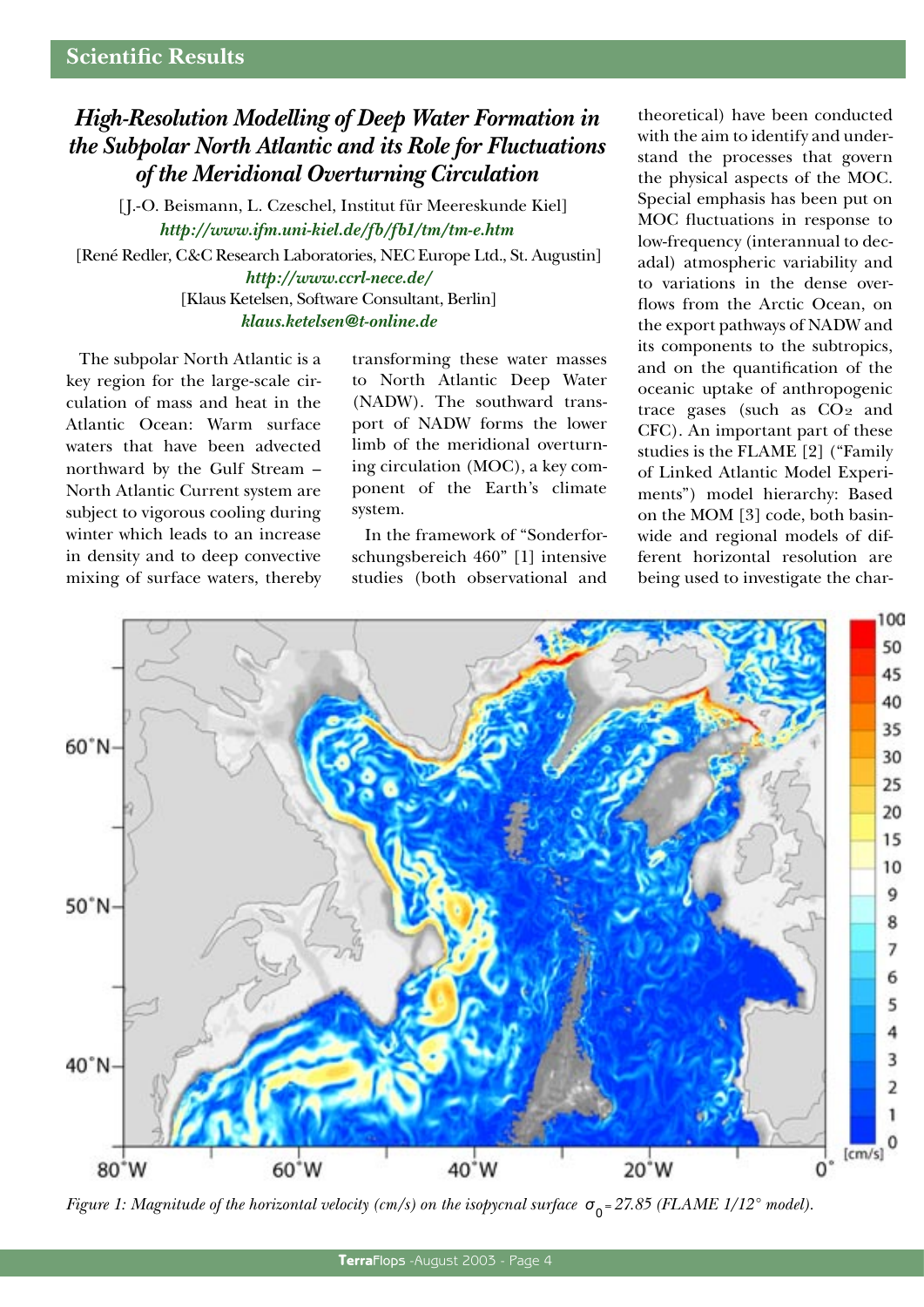acteristics of the MOC on different time scales. A non-eddy resolving version (4/3° resolution, corresponding to 74 km grid spacing at 60°N) is employed in climate change studies, eddy-permitting models (1/3°, 18.5 km) are used in long-term integrations for tracer uptake and in sensitivity studies, while the eddy-resolving configuration (1/ 12°, 4.6 km) enables us to analyse thermohaline processes in detail and serves in the interpretation of the (temporally and spatially inhomogeneous) observational data collected during the field experimens of SFB 460.

The model domain of the 1/12° model covers the region from 18°S to 70°N and from 100°W to 16°E. The model has 1021x1406 horizontal grid points and 45 vertical levels (approximately 65 million grid points). On the NEC SX6 system at DKRZ a 1-D horizontal domain decomposition is used, resulting in an inner loop length close to an integer multiple of the vector register size. Communication between processors is realized using MPI. Using state-of-the-art parameterisations for subgrid scale and bottom boundary layer processes, the model has a memory size of approximately 25 GB. Typical simulations span time periods of 5-10 years. Running the model on 2 nodes (16 processors), a 10 year simulation requires 30 days real time in dedicated use. The average performance of this configuration is 45 GFlops, corresponding to more than 35% of the theoretical peak performance. Based on these numbers, it is now conceivable to conduct not only idealized process and sensitivity studies, but also to carry out a "hindcasting" simulation of the period 1990-2003 including anthropogenic tracers, which will result in a unique data basis allow-

ing for a detailed interpretation and synthesis of observational data.

| Number of<br><b>CPUs</b> | GFlop/s |
|--------------------------|---------|
| 8                        | 25.3    |
| 16                       | 45.3    |
| 24                       | 57.2    |
| 32                       | 71.6    |

The table illustrates the scaling behaviour of our code in singleand multi-node applications. While the routines working on the 3-D fields scale perfectly (including the communication), total linear scalability is prevented by the 2-D conjugate gradient (CG) solver which is called once per time step. The CG solver requires additional communication in every iteration step, and the summation around islands creates both load imbalance and further communication.

A simulation of one month produces approximately 1.7 GB of output data. Each processor writes a snapshot of the output variables of its subdomain at predefined time intervals. In a postprocessing step the data is recombined for the whole domain and (usually) averaged to monthly or seasonal means. For certain applications (e.g. off-line Lagrangian float diagnostics), however, high-frequency output fields are needed, which leads to the necessity to store between 200 and 500 GB of data permanently (for a simulation of 10 years, depending on the output frequency). The enormous

computing power of the HLRE system thus implies the demand for sufficient storage capacities and for the installation of a machine on which postprocessing and analysis applications can be executed (including easy access to the storage system).

As an example for the quality of our simulations, Figure 1 shows the magnitude of the horizontal velocity on an isopycnal surface in the NADW range  $(\sigma_0 = 27.85;$  September monthly mean of the 16th year of simulation). The depth of this surface is 400 – 600 m in the region north of the Greenland-Iceland-Scotland ridge, 1000 – 1400 m in the boundary currents of the subpolar gyre, and it descends to depths greater than 2000 m in the interior and subtropical ocean. Our simulation reproduces with a high degree of realism the narrow structure of the boundary current system around Greenland and along the Labrador shelf. In the Labrador and Iceland basins, mesoscale vortices play an important role for lateral mixing of water masses. A very interesting feature of this experiment is the presence of an intense eddy field around the Grand Banks of Newfoundland. These eddies seem to be crucial in shaping the details of the pathways of NADW export, a question that has become a focus of the physical investigations in SFB 460. The collaboration with sea-going oceanographers will thus greatly benefit from the simulations carried out on the NEC SX6 system.

#### **REFERENCES**

- [1] *www.ifm.uni-kiel.de/allgemein/research/projects/sfb460/sfb460-d.htm*
- [2] *www.ifm.uni-kiel.de/fb/fb1/tm/research/FLAME/index.html*
- [3] *www.gfdl.gov/MOM/MOM.html*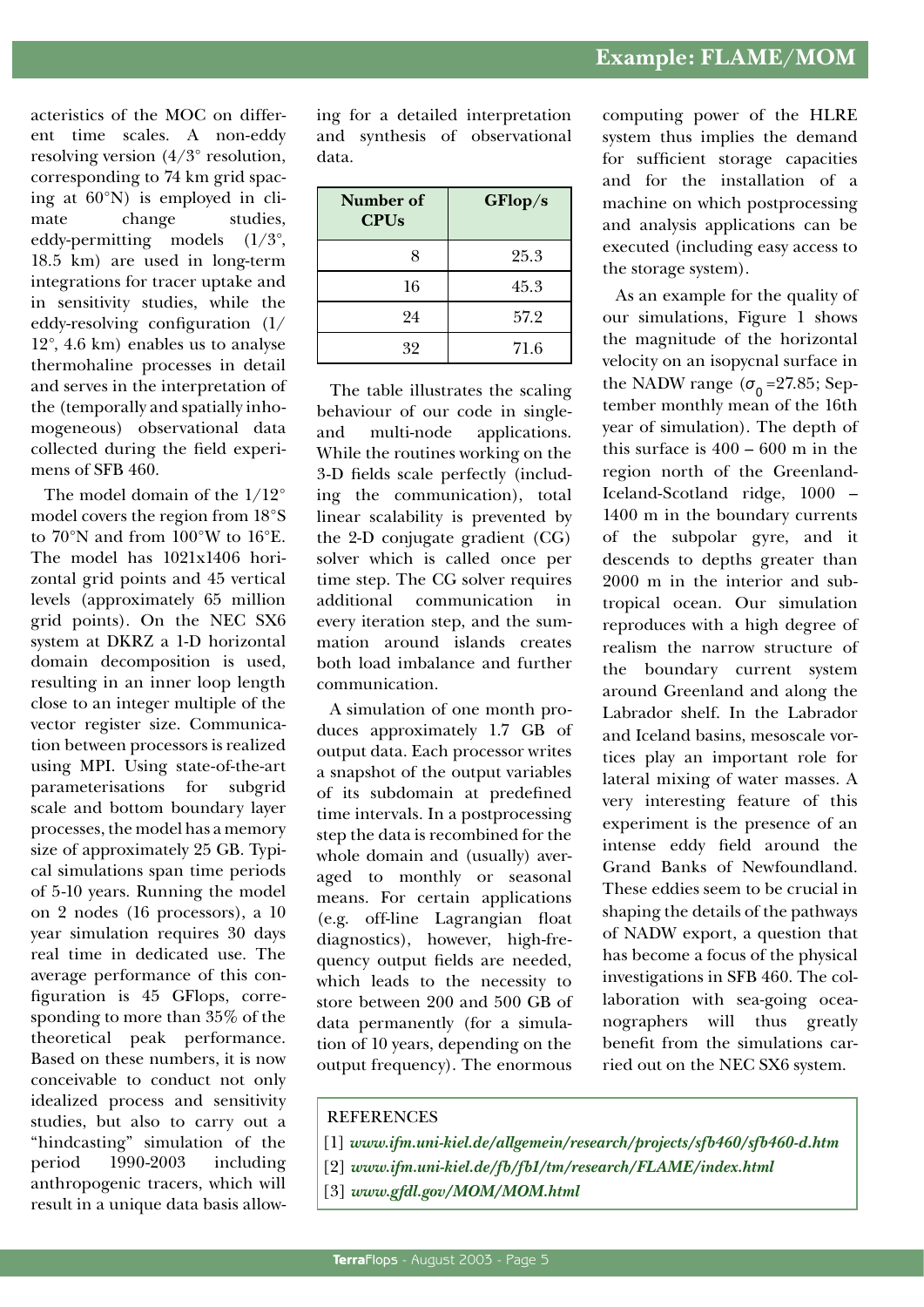

**Figure 3:** Structure of the CERA metadata model as implemented by  $M\mathcal{G}D$  in its climate database system

GFDL, HADLEY, MPIfM, NCAR) based on IPCC-emission scenarios  $(IS92, SRES).$ 

The M&D/MPIM contribution to CEOP (Co-ordinated Enhanced Observing Period) will be to incorporate the CEOP model output data into their CERA data base system through the application of the most current scientific data management techniques available and as a result they will be considered the Central CEOP Model output retention and handling (CEOP-CMOC). Centre The CEOP CMOC is part of the WDCC. M&D has responsibility for control of both the MOLTS and the gridded data products. Other mirror sites for either the MOLTS data and some or all of the gridded data that may be implemented possibly at UCAR/JOSS and the university of Tokyo will be established as official CEOP data centres that secondary or subordinate to MPIM. Such sites would be set up formally only through direct knowledge of and connection with M&D/ MPIM.

• Scientific Projects: Data from scientific projects become part of the WDCC and are therefore accessible for the community after a validation period of the data. Currently the HOAPS (Hamburg Ocean Atmosphere Parameters and Fluxes

from Satellite Data) and the CAR-IBIC (Civil Aircraft for Regular Investigation of the Atmosphere Based on an Instrumentation Container) provide data to the CERA database. In co-operation with the **BSH** (Hamburg) observations from WOCE (World Ocean Circulation Experiment) are integrated into CERA.

• Model like Observations Reanalysis data from ECWMF (ERA15) and NCAR (NECP40) are available. The new ECMWF-Reanalysis Project (ERA40) is under way and we intend to include these data when they become available. Access to ECMWF data via the CERA database system is restricted to German scientists due to regulations of the European national weather services.

An example of the WDCC data content can be obtained from the IPCC scenario calculations of the ECHAM4 climate model. For the IPCC scenario IS92a ("business as usual") two decades have been recalculated with the high-resolution version T106. The data represent a spatial resolution of about 130 km. The two decades are 1971-1980 for the present and 2041-2050 for the CO2-doubling. Fig. 1 (cover page) shows the maximum January wind speed near the surface for the two decades in the North Atlantic



**Figure 4:** The semantic oriented data management within CERA contains two levels of complexity. Level 1 includes the complete data description and the pointers to data files in the mass storage archive. Level 2 additionally contains database tables, which archive climate data with respect to their expected application. For climate model data these data tables contain e.g. complete time series of global fields from individual climate variables.

- European sector and the anomaly between the two decades. The model shows an increase at the Norwegian coast and in central Europe. These data, the wind speed maximum in 6 hour time resolution, can be directly accessed from the WDCC because of the application oriented data storage. But even in this case of direct data access 250 Mbytes for each decade have to be processed.

For the future the data content of the WDCC is planned to be extended by instrumental observations and additional project data. The development of networking between the CERA database system and other data archives has been started. Then it is not necessary to copy data physically into a mirror section of the WDCC, as it has been done for the reanalysis data in the past. Networking allows to access climate data in remote archives while the physical location is transparent to the user. Additionally project data archive support is offered within the resource limits of the WDCC. Projects are welcome to use the existing facilities and experience under the regularities of the WDC system.

[Michael Lautenschlager. M&D, Director WDC1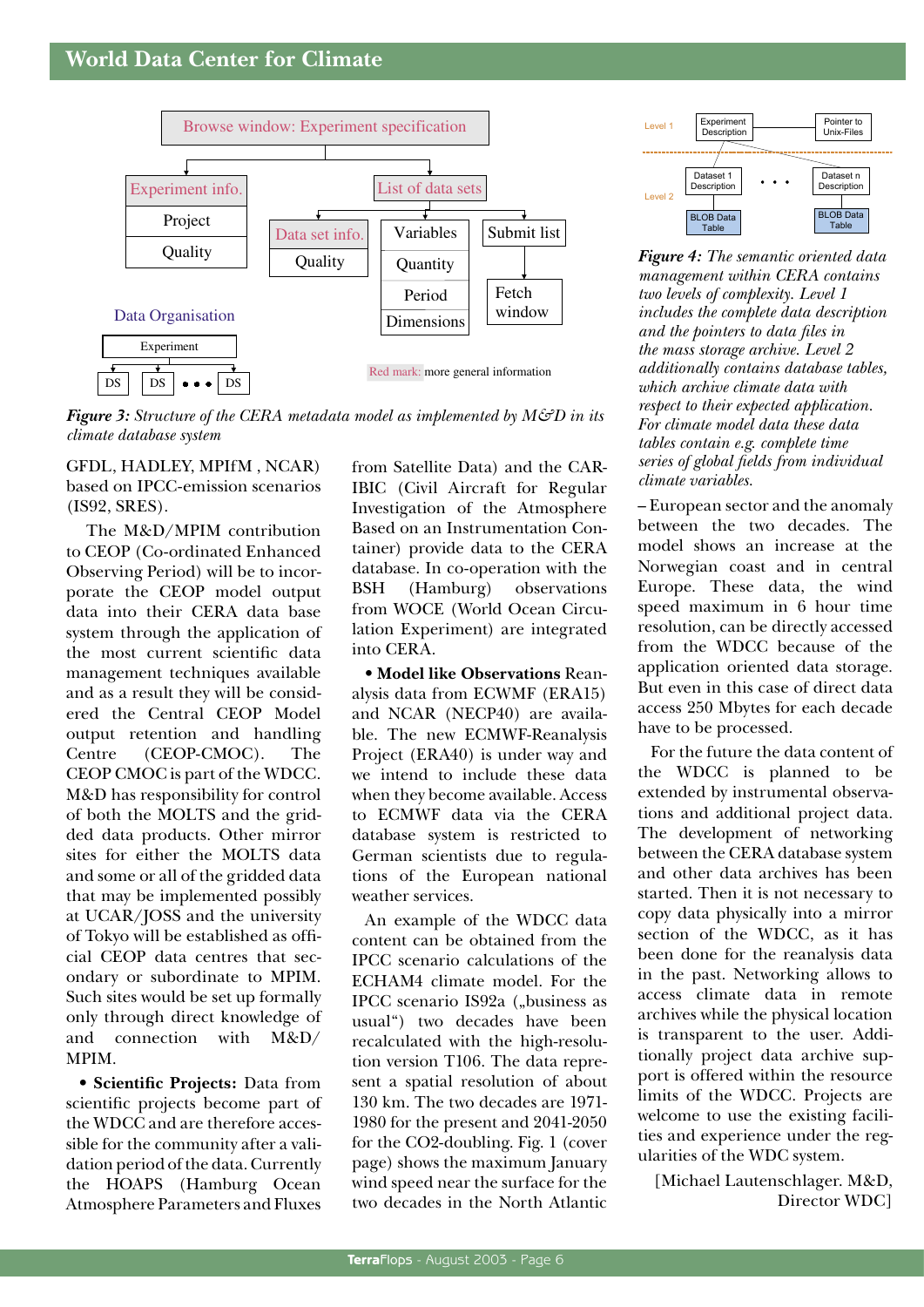# *International Supercomputing Conference (Heidelberg, June 2003)*

Under the Headline "Focussing Todays HPC Key Application" this years International Supercomputing Conference in Heidelberg

#### *http://www.isc2003.org/*

saw a session as well as a panel discussion on the topic of "Earth System Modeling" - a fact which emphazises the importance of High Performance Computing (HPC) for Earth System Research and vice versa.

From the conference webpage:

*The only laboratories available for Climate Change and Earth System Research are numerical models. To apply global high resolution models scientists have to use High Performance Computers. Traditionally and in modern times HPC systems and compute centres devoted to meteorological applications were high in the TOP500 ranking, just to mention a few:*

• *NCAR's long line of Cray and IBM machines*

• *ECMWF systems from Cray,* 

• **NOAA AVHRR Data:** In cooperation with the DFD/DLR the CERA climate database system offers access to monthly mean SST data. The AVHRR satellite data are integrated into the local data catalogue and can be accessed via the project "DLR EOWEB". The data download is transparently linked to the DFD in Oberpfaffenhofen. This is a first example of cooperation between the WDC for Climate in Hamburg and the WDC RSAT in Oberpfaffenhofen. Presently the SST's are restricted to the Mediterranean sea. North Atlantic and the Atlantic around Madeira are going to be implemented.

*Fujitsu and most recently IBM*

• *The German Climate Compute Centre (DKRZ), as one of the very few compute centres devoted to climate research exclusively, with Cyber, Cray and NEC systems*

• *Last but in no sense least the Earth Simulator Project, employing at least for a few years to come an NEC system being the worlds most powerful machine*

The session was chaired by Reinhard Budich., MPI Hamburg, Speakers and Panelists included: Ulrich Cubasch, FU Berlin, Warren M. Washington, NCAR, Walter Zwieflhofer, ECMWF, and Tetsuya Sato, Earth Simulator Center.

The latest TOP500 lists our NEC SX-6 on rank 33nd showing that DKRZ features as one of the most powerfull HPC centers in germany and as one of the leading centers for earth system modelling worldwide. See:

*http://.www.top500.org/*

• **ERA 40:** The new generation of ECMWF's reanalysis data for the last 40 years will be finalised soon. We started to extract data from the MARS archive in Reading. The status of the retrieval process is documented at

#### *http://mad.zmaw.de/e40/index.html.*

Presently monthly mean surface data are available in Hamburg. Integration into the CERA database system is under development. We are discussing with the ECMWF how to organise the data transfer from Reading to Hamburg. The entire amount of ERA 40 data has been estimated to 15 – 30 Tbyte depending on horizontal and vertical resolution.

### **Meeting**

Das Herbsttreffen 2003 des **Arbeitskreises Supercomputing** der Zentren für Kommunikation und Informationsverarbeitung in Lehre und Forschung e.V. (ZKI) findet am Deutschen Klimarechenzentrum (DKRZ) in Hamburg statt.

#### **Termin:**

30. September - 1. Oktober 2003

(Achtung: Der Termin liegt abweichend von den üblichen Gepflogenheiten des Arbeitskreises Dienstag und Mittwoch!

#### **Tagungsort:**

Geomatikum, Bundesstraße 55 D-20146 Hamburg, Hörsaal H5

#### **Geplante Themen**

- High Throughput Computing
- Filesysteme
- Archivierung
- nicht numerische Anwendungen

Genauere Informationen und Anmeldung unter

*http://www.dkrz.de/zki.html*

#### **Climate Data News**

• **DWD Station data:** The German weather service (DWD) started to open the German station data archive. The DWD entry point of the community climate data archive

#### *http://www.mad.zmaw.de/ Klimadaten/Klimaarchiv/ ausgangsseite.html*

offers under .Klimadaten-Online" access to time series of 44 German observation stations. The time series data are provided in station data standard format and are disseminated as daily data in ASCII format. The structure of the standard format is explained in the web pages.